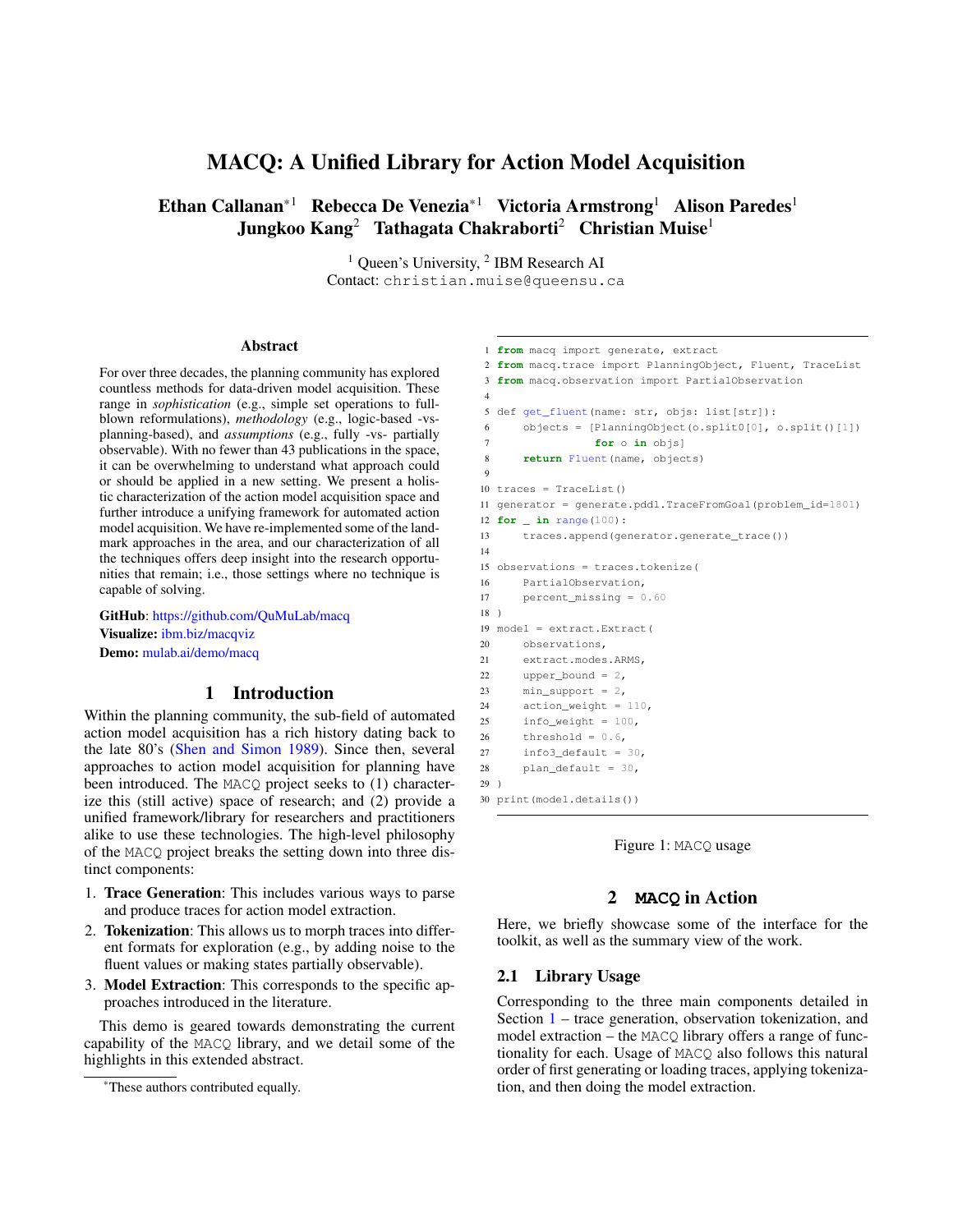<span id="page-1-1"></span>

|                               | <b>Learning Parameters</b> |               |          |               |                  |                             |          |                       |            |                           |        |         |
|-------------------------------|----------------------------|---------------|----------|---------------|------------------|-----------------------------|----------|-----------------------|------------|---------------------------|--------|---------|
| Implemented                   | <b>Model Features</b>      |               |          |               |                  | Data Features               |          |                       |            |                           |        |         |
| Techniques                    | Uncertainty                | Actions       |          | Predicates    |                  | <b>Fluent Observability</b> |          | Predicate Information |            | <b>Action Information</b> |        | Trace   |
|                               | Deterministic              | Parameterized | Iyping   | Parameterized | Parameters Typed | <b>Fully Observable</b>     | Noise    | Parameterized         | Typing     | Parameterized             | Typing | Partial |
| (Wang 1994)                   |                            |               |          |               |                  |                             | $\Omega$ | $\theta$              | $\Omega$   |                           | 0      |         |
| (Yang, Wu, and Jiang)         |                            |               |          |               |                  |                             | $\Omega$ |                       | $\Omega$   |                           |        |         |
| $2005$ )                      |                            |               |          |               |                  |                             |          |                       |            |                           |        |         |
| <b>Chang</b><br>(Amir)<br>and |                            |               | $\Omega$ |               |                  |                             | $\Omega$ |                       | $^{\circ}$ |                           | -0     |         |
| 2008)                         |                            |               |          |               |                  |                             |          |                       |            |                           |        |         |
| (Zhuo, Peng, and              |                            |               | $\Omega$ |               |                  |                             |          |                       | $\Omega$   |                           | -0     |         |
| Kambhampati 2019)             |                            |               |          |               |                  |                             |          |                       |            |                           |        |         |

Table 1: MACQ already features a burgeoning set of acquisition techniques with varied characteristics. This table only refers to a small subset of features and only 4 of the several papers. For a full analysis of features, please refer to [ibm.biz/macqviz.](http://ibm.biz/macqviz)

<span id="page-1-0"></span>

Figure 2: Sample of the output from the ARMS extraction.

Figure [1](#page-0-1) shows the code required to (1) generate traces for a problem found in the online repository at [api.planning.](api.planning.domains) [domains,](api.planning.domains) (2) tokenize by removing 60% of the fluents seen, and (3) apply the ARMS algorithm to extract potential actions [\(Yang, Wu, and Jiang](#page-2-2) [2005\)](#page-2-2). A portion of the output is shown in Figure [2.](#page-1-0) All of the identified works in the space have been classified on the assumptions they make about the trace generation and action extraction process. A limited excerpt of this collection of meta-data is shown in Table [1.](#page-1-1)

As long as the type of tokens in a trace allows for it, various extraction techniques can be substituted and compared. Similarly, various data sources (from generative to pre-existing) can be used to seed the entire approach.

The MACQ library was built from the ground up to be  $(1)$ extensible and generalizable to all of the common model acquisition techniques; (2) serve as a rich resource for practitioners looking to apply model acquisition; and (3) provide a foundation for new research in the area of model acquisition.

<span id="page-1-2"></span>

Figure 3: MACQ treemap view.

# 3 Visual Interface

The MACQ library also comes with a visual interface for users to explore the available papers on the topic through various lenses. The primary view provides a taxonomic account of the various topics identified in the field and how papers are classified along with those topics – for us, these topics correspond to the features of the model acquisition techniques considered. While a full discussion on the interface is beyond the scope of this demo, we highlight one aspect in Figure [3](#page-1-2) – the treemap view of action model acquisition techniques characterized by their features.

#### 4 Demo Logistics

An ICAPS demo of the MACQ initiative will involve mainly two key aspects: (1) a live demonstration of the library's functionality, and (2) an interactive visualization of the field.

Library Usage This aspect of the demo will include an interactive demonstration of the various trace generation, object tokenization, and model extraction techniques that have already been implemented in the MACQ library. Modifications of an existing Python script will be used to dynamically demonstrate MACQ's capabilities to interested demo goers.

Interactive Visualization The interactive visualization characterizes the space of action model acquisition research and includes four key elements: (1) a taxonomy of the features that capture each unique approach; (2) an "affinity" interaction to demonstrate how the papers cluster together (based on neural embeddings of the paper text); (3) the citation network of the relevant literature; and (4) automatically generated insights that dynamically suggest gaps in the literature. The final aspect was developed uniquely for this demonstration and serves as a guided recommendation on research yet to be explored.